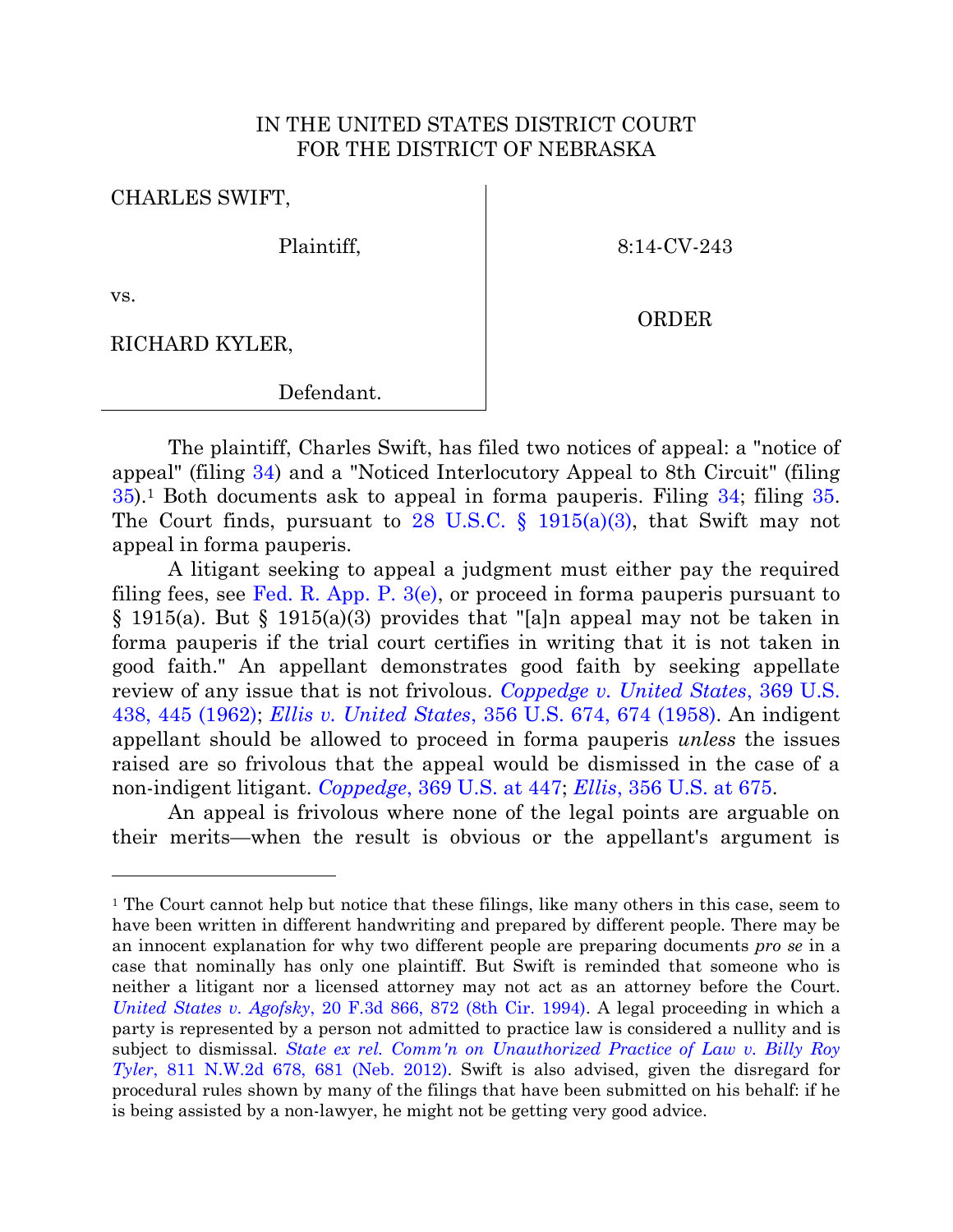wholly without merit. *See*, *Neitzke v. Williams*[, 490 U.S. 319, 325 \(1989\);](http://www.westlaw.com/find/default.wl?ft=Y&referencepositiontype=S&rs=ap2.0&rp=%2ffind%2fdefault.wl&serialnum=1989063358&fn=_top&referenceposition=325&findtype=Y&vr=2.0&db=0000780&ClientID=JMG&wbtoolsId=1989063358&HistoryType=F) *[Misischia v. St. John's Mercy Health Sys.](http://www.westlaw.com/find/default.wl?ft=Y&referencepositiontype=S&rs=ap2.0&rp=%2ffind%2fdefault.wl&serialnum=2009684263&fn=_top&referenceposition=806&findtype=Y&vr=2.0&db=0000506&ClientID=JMG&wbtoolsId=2009684263&HistoryType=F)*, 457 F.3d 800, 806 (8th Cir. 2006). And while such a finding should be made only in extreme cases, it is proper when a party attempts to appeal from an order that is clearly not appealable. *See Cohen v. Curtis Publ'g Co.*[, 333 F.2d 974, 978-79 \(8th Cir. 1964\).](http://www.westlaw.com/find/default.wl?ft=Y&referencepositiontype=S&rs=ap2.0&rp=%2ffind%2fdefault.wl&serialnum=1964114752&fn=_top&referenceposition=79&findtype=Y&vr=2.0&db=0000350&ClientID=JMG&wbtoolsId=1964114752&HistoryType=F)

Swift's first notice of appeal (filing [34\)](https://ecf.ned.uscourts.gov/doc1/11313242190) is directed at the Court's March 17, 2015 order (filing [27\)](https://ecf.ned.uscourts.gov/doc1/11313232762) overruling his objection to the Magistrate Judge's order permitting the defendant an extension of time to file an answer. Swift's second notice of appeal is directed at the Court's order of March 23, 2015 (filing [33\)](https://ecf.ned.uscourts.gov/doc1/11313236900) denying several pretrial motions and, generally, instructing Swift to abide by the Federal Rules of Civil Procedure and local court rules regarding case progression, and wait for the defendant to answer before filing any more motions. Those orders are clearly not appealable. *See* [28 U.S.C. §](http://www.westlaw.com/find/default.wl?ft=L&docname=28USCAS1291&rs=ap2.0&rp=%2ffind%2fdefault.wl&fn=_top&findtype=L&vr=2.0&db=1000546&ClientID=JMG&wbtoolsId=28USCAS1291&HistoryType=F)  [1291;](http://www.westlaw.com/find/default.wl?ft=L&docname=28USCAS1291&rs=ap2.0&rp=%2ffind%2fdefault.wl&fn=_top&findtype=L&vr=2.0&db=1000546&ClientID=JMG&wbtoolsId=28USCAS1291&HistoryType=F) *see also*, [28 U.S.C. § 1292\(a\);](http://www.westlaw.com/find/default.wl?ft=L&docname=28USCAS1292&rs=ap2.0&rp=%2ffind%2fdefault.wl&fn=_top&findtype=L&vr=2.0&db=1000546&ClientID=JMG&wbtoolsId=28USCAS1292&HistoryType=F) *[Great Rivers Co-op. of Se. Iowa v.](http://www.westlaw.com/find/default.wl?ft=Y&referencepositiontype=S&rs=ap2.0&rp=%2ffind%2fdefault.wl&serialnum=1999275958&fn=_top&referenceposition=88&findtype=Y&vr=2.0&db=0000506&ClientID=JMG&wbtoolsId=1999275958&HistoryType=F)  Farmland Indus., Inc.*[, 198 F.3d 685, 687-88 \(8th Cir. 1999\).](http://www.westlaw.com/find/default.wl?ft=Y&referencepositiontype=S&rs=ap2.0&rp=%2ffind%2fdefault.wl&serialnum=1999275958&fn=_top&referenceposition=88&findtype=Y&vr=2.0&db=0000506&ClientID=JMG&wbtoolsId=1999275958&HistoryType=F) And to the extent that Swift's "noticed interlocutory appeal" can be construed as seeking leave to take an interlocutory appeal, there is no basis for it, and the request is denied—neither order involves a controlling question of law, nor would an immediate appeal materially advance the ultimate termination of the litigation. *See* [28 U.S.C. § 1292\(b\).](http://web2.westlaw.com/find/default.wl?%5F%5Flrguid=i607102376d7e42be877ebf6e92a516c7&db=1000546&docname=28USCAS1292&findtype=L&fn=%5Ftop&ft=L&HistoryType=F&MT=Westlaw&rs=ap2%2E0&strRecreate=no&sv=Split&vr=2%2E0&wbtoolsId=28USCAS1292)

Swift is attempting to appeal clearly non-appealable orders—and, in the Court's March 17, 2015 order, Swift was expressly instructed to that effect. Filing [27](https://ecf.ned.uscourts.gov/doc1/11313232762) at 1-2. Accordingly, his appeals are frivolous and not taken in good faith, and cannot be taken in forma pauperis. *See Cohen*[, 333 F.2d at](http://www.westlaw.com/find/default.wl?ft=Y&referencepositiontype=S&rs=ap2.0&rp=%2ffind%2fdefault.wl&serialnum=1964114752&fn=_top&referenceposition=79&findtype=Y&vr=2.0&db=0000350&ClientID=JMG&wbtoolsId=1964114752&HistoryType=F)  [978-79.](http://www.westlaw.com/find/default.wl?ft=Y&referencepositiontype=S&rs=ap2.0&rp=%2ffind%2fdefault.wl&serialnum=1964114752&fn=_top&referenceposition=79&findtype=Y&vr=2.0&db=0000350&ClientID=JMG&wbtoolsId=1964114752&HistoryType=F)

A district court normally does not lose jurisdiction to proceed with the case when one party appeals a non-appealable order. *[State ex rel. Nixon v.](http://www.westlaw.com/find/default.wl?ft=Y&referencepositiontype=S&rs=ap2.0&rp=%2ffind%2fdefault.wl&serialnum=1999027023&fn=_top&referenceposition=1106&findtype=Y&vr=2.0&db=0000506&ClientID=JMG&wbtoolsId=1999027023&HistoryType=F)  Coeur D'Alene Tribe*[, 164 F.3d 1102, 1106 \(8th Cir. 1999\).](http://www.westlaw.com/find/default.wl?ft=Y&referencepositiontype=S&rs=ap2.0&rp=%2ffind%2fdefault.wl&serialnum=1999027023&fn=_top&referenceposition=1106&findtype=Y&vr=2.0&db=0000506&ClientID=JMG&wbtoolsId=1999027023&HistoryType=F) However, the Eighth Circuit has said,

appellate jurisdiction is primarily an issue for the appellate court. Therefore, if an appeal is taken from an interlocutory order and the issue of appealability is in doubt, the district court should stay its hand until we resolve the issue of our jurisdiction, or remand for further clarification of that issue.

Id. at 1106-07. Accordingly, this case is stayed until the Eighth Circuit disposes of both appeals. The defendant's answer deadline of April 6, 2015 is terminated; the defendant need not file his answer until 14 days after the